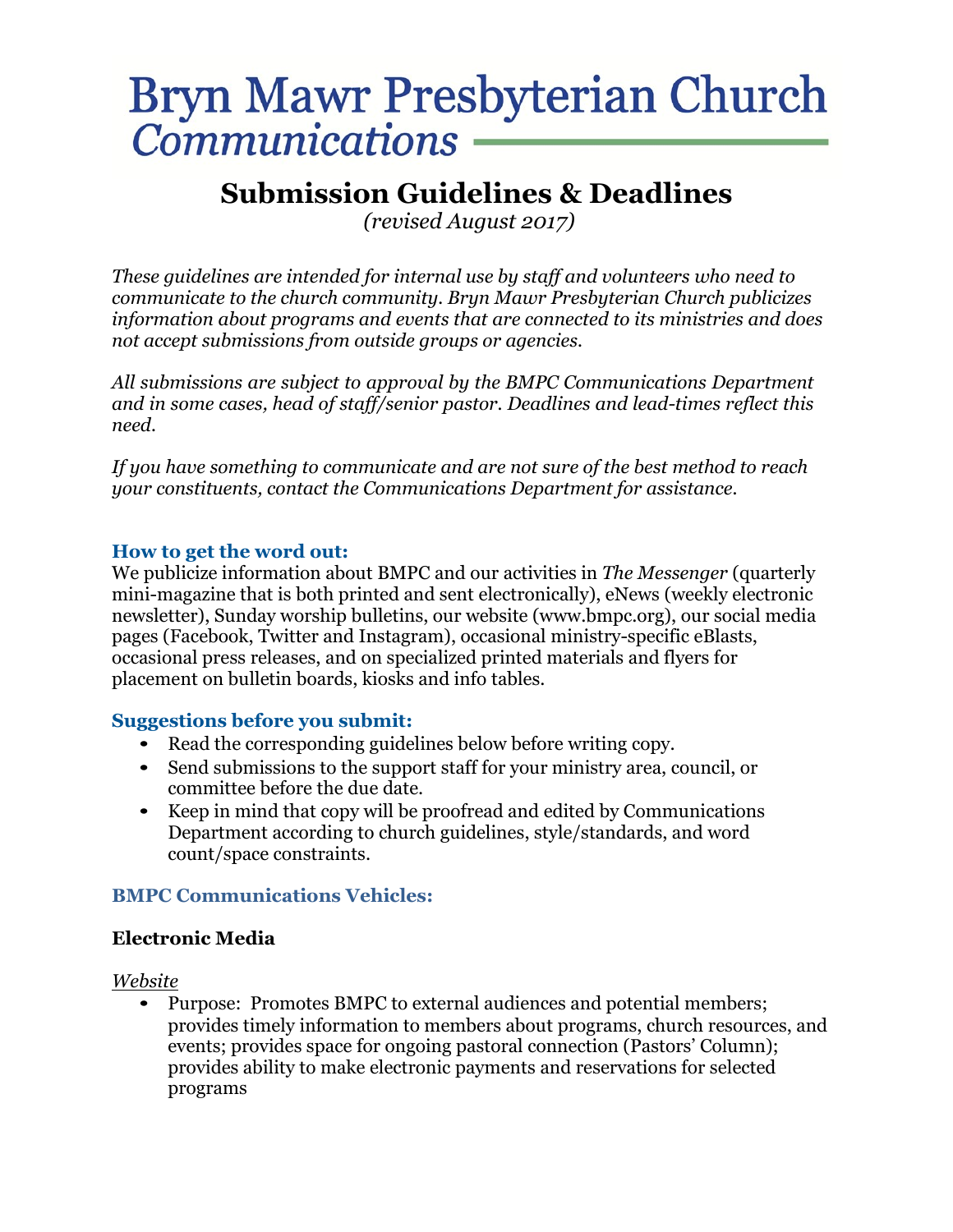- Updating: Ongoing
- Submissions: Email new content to the appropriate BMPC support staff for placement in our internal drop box > "Website Updates" folder

# *BMPC eNews*

- Purpose: Provides timely updates about church news, events and activities to all subscribers. On a rotating basis, content may include "Save-the-Date," "Ongoing Activities," and "Caring and Sharing."
- Frequency: Weekly (typically sent on Thursday afternoons)
- Distribution: Those who opted in to the BMPC email subscriber list (members and friends)
- Source: The upcoming worship bulletin. Information is chosen according to broadness of appeal and may be condensed.
- Links: To a contact person and/or a webpage within our website, bmpc.org, or an external URL
- Deadline: Thursday, 10 days in advance of distribution date
- Word count: Maximum 30 words, including a contact name and email

# *Ministry-Specific eBlasts*

- Purpose: Provides timely updates about church events and activities to targeted audiences, e.g., Presbyterian Women, Children and Families, Youth, Senior Adults, or to the broad subscriber base in exceptional circumstances
- Frequency: Sent typically once a month to each targeted audience according to a pre-established schedule (except in special or emergency circumstances)
- Distribution: Those who opted in to each ministry-area email subscriber list
- Source: Ministry area support staff
- Links: To a contact person and/or a webpage within our website, bmpc.org, or an external URL
- Deadline: Thursday, 10 days in advance of distribution date (see ministry-area support staff for exact distribution dates)

# *Social Media*

- Purpose: Information about upcoming church events; recent photo highlights; timely news and updates (closings, response to national event, etc.); inspirational material; sermon recaps; etc.
- Frequency: Goal is to post two to three times per week
- Distribution: Facebook "fans," and Twitter and Instagram "followers"
- Source: Content derived from website and bulletin but may be unique (e.g. a photo album not published elsewhere)
- Links: To a contact person and/or a webpage within our website, bmpc.org, or an external URL
- Scheduling: Intention to submit content should be provided at least a week in advance. Submissions should include a 30-word description of the event.